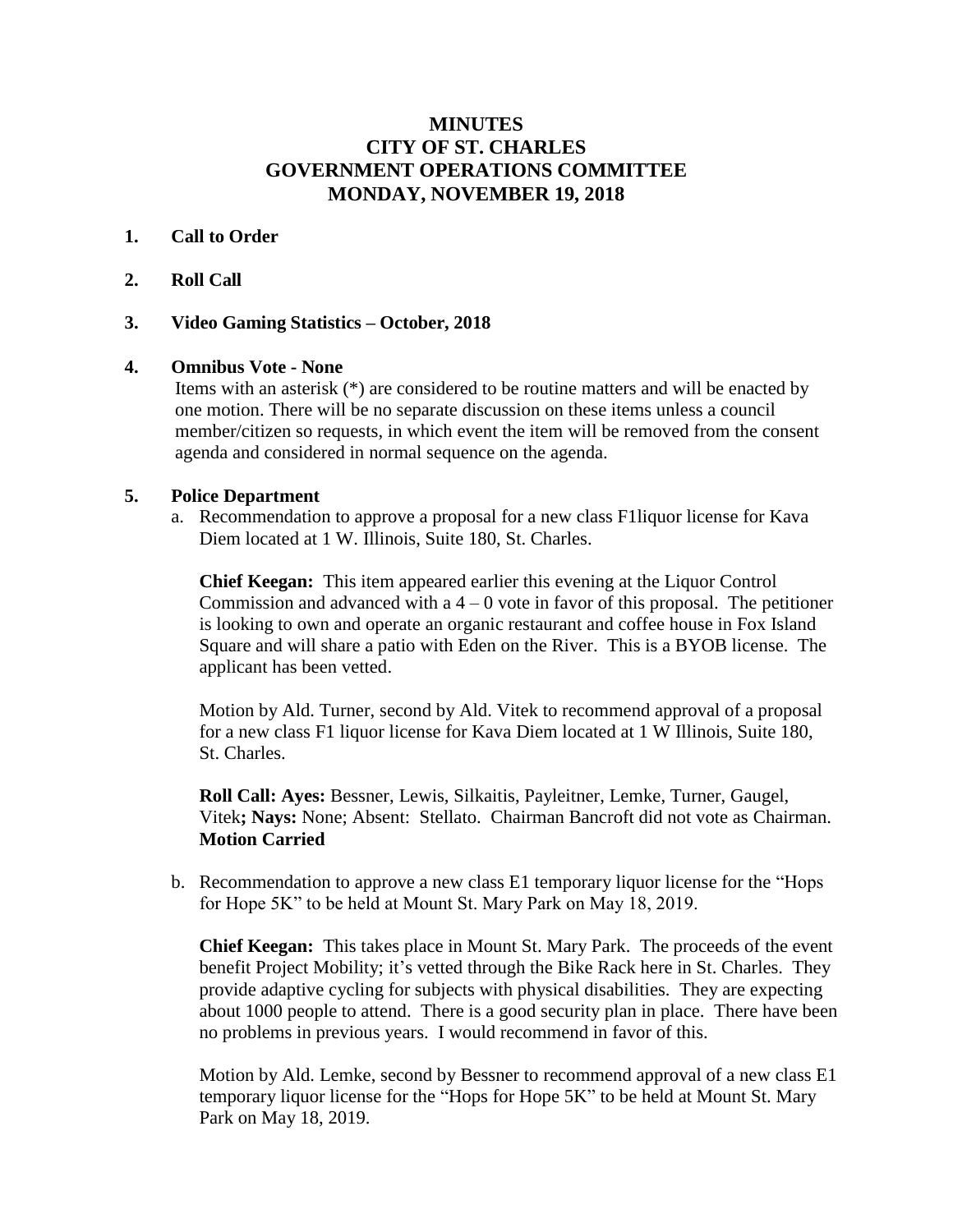**Voice Vote:** Ayes: Unanimous; Nays: None. Chairman Bancroft did not vote as Chairman. **Motion Carried**

c. Recommendation to approve an Ordinance Amending Title 5 "Business Licenses and Regulations", Chapter 5.08 "Alcoholic Beverages", Section 5.08.090 "License Classifications" of the St. Charles Municipal Code.

**Chief Keegan:** This is a precursor to item 5d. In the ordinance in your packet there have been some revisions made. The next item on the agenda closely mirrors that of the Wine Exchange in Fox Island Square. When looking at the ordinance prior to codifying the proposal, we noticed that it's not always a glass that is served, not only at this location, but also at the Wine Exchange. Often times a carafe, bottle, or flight is used. We wanted to make sure this was codified appropriately. We would recommend the changes. It was vetted at the Liquor Control Commission and received favorable recommendation of 4 – 0.

**Ald. Payleitner:** The line that states "shall not exceed 25% of the annual sales of said licensee", how do we monitor that?

**Chief Keegan:** That was passed a number of months ago when The Wine Exchange wanted to offer beverages in addition to wine. Most of the business is packaged goods; the tasting piece of it is much smaller. We do walk-throughs.

Motion by Ald. Turner, Second by Ald. Vitek to recommend approval of an Ordinance Amending Title 5 "Business Licenses and Regulations", Chapter 5.08 "Alcoholic Beverages", Section 5.08.090 "License Classifications" of the St. Charles Municipal Code.

**Voice Vote:** Ayes: Unanimous; Nays: None. Chairman Bancroft did not vote as Chairman. **Motion Carried**

d. Recommendation to approve a class A5 Liquor License for 100 Grapes, LLC located at 106 E Main Street, St. Charles.

**Chief Keegan:** This business is the old antique storefront sitting between Crazy Fox and El Puente. The petitioners would like to open up a winery, similar to the Wine Exchange. Hours of operation will not exceed 10:00 pm. They want to partner with a winery in Michigan and hopefully expand their business into a wine club. Most of their sales will be carry out, not for consumption on site. There will be a small tasting area.

Motion by Ald. Turner, second by Ald. Lemke to recommend the approval of a class A5 Liquor License for 100 Grapes, LLC located at 106 E Main Street, St. Charles.

**Voice Vote:** Ayes: Unanimous; Nays: None. Chairman Bancroft did not vote as Chairman. **Motion Carried**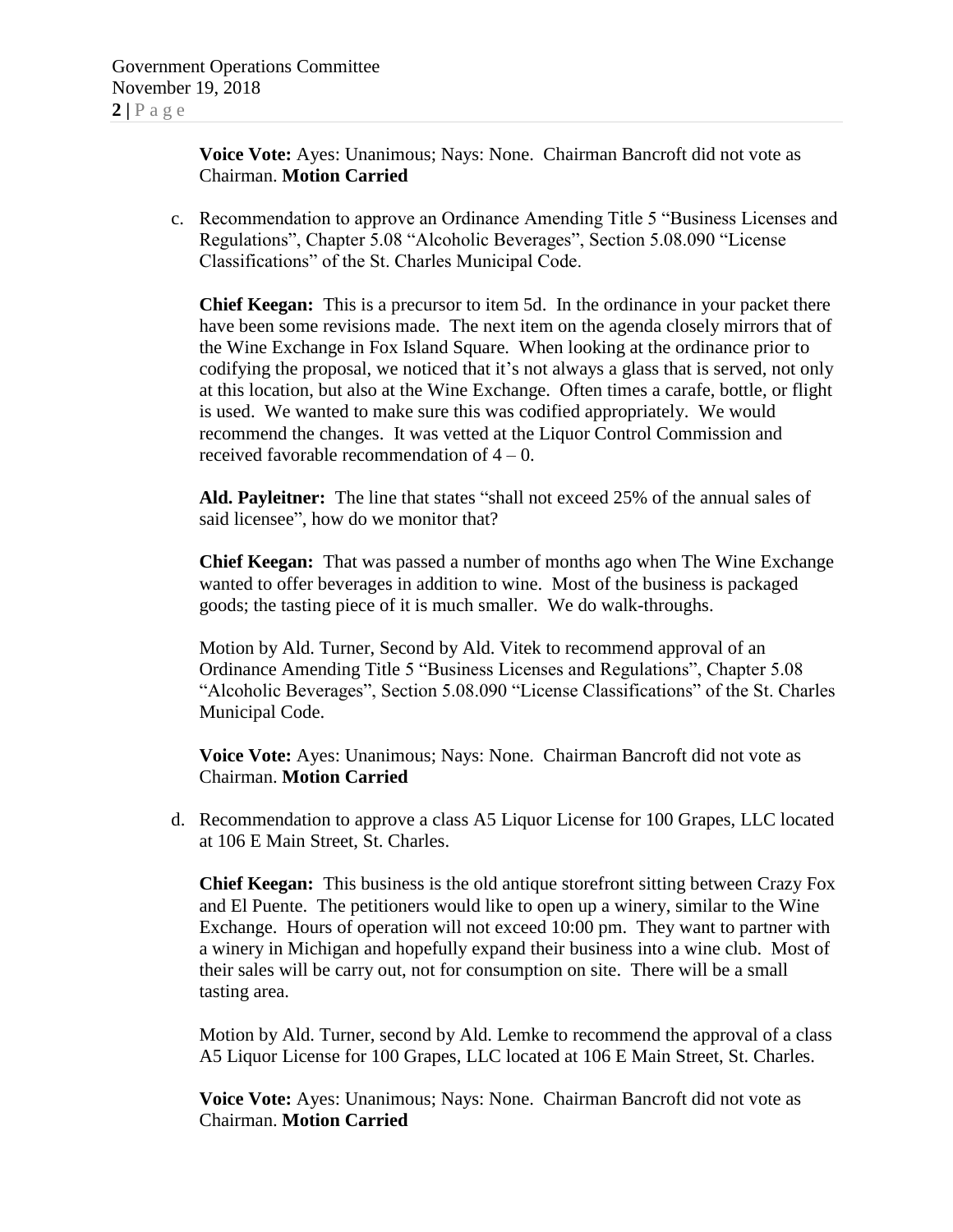e. Recommendation to approve an Ordinance Amending Title 10 "Vehicles and Traffic", Section 10.40.010 "Parking Exhibits" of the St. Charles Municipal Code.

**Commander Majewski:** I'm the commander with the Special Services Unit. Drawing your attention to item 4e; in an effort to improve parking space availability in Downtown St. Charles this department recommends the attached revisions be made to several exhibits in Title 10, Vehicles and Traffic, specifically parking time limits.

After conducting a parking count, reviewing enforcement trends, and conferring with local businesses in the  $1<sup>st</sup>$  Street area, we came to the following conclusions:

- The upper levels of the main parking deck are rarely used, especially the  $5<sup>th</sup>$ level, which typically has over 110 spaces available throughout the day.
- Lots X and Y, referenced in your packet, which are north and east of Blue Goose respectively total 48 spaces and are currently timed for 8 and 12 hours, are typically full most likely by local employees.

In order to make more room for business patrons, and have local employees utilize the longer time limits in the upper level of the main deck. We believe making lots X and Y 3-hour time parking will accomplish this. Lots X and Y will then match the neighboring B. Also, in the center of  $1<sup>st</sup>$  Street we will have 3-hour parking.

Lot Z, the Klinkhamer lot, both levels total 101 spaces and is currently 2-hour time parking. Considering there are several employees that work in Buildings 1 & 3, and soon Building 2, when it's completed. We are proposing 50 stalls in the lower level to be 8-hour parking. We are also proposing that 8 stalls be set time parking, 4 at 30 minutes, and the other 4 at 90 minutes. These stalls are on the south entrance of the lower Z, closest to Illinois Street and will allow patrons quicker access to businesses in Buildings 1 and 3. The top level of lot B will remain 4-hour parking Monday – Friday.

**Ald. Turner:** How utilized is the parking deck in the evenings.

**Commander Majewski:** I haven't done counts in the evening. I did counts typically during the day Monday – Friday at 7:00 am, 11:00 am, and 3:00 pm.

**Ald. Turner**: Did people just decide to park there to go to the restaurants downtown or are they just utilizing street parking as much as possible. **Commander Majewski:** After normal business hours I'm not sure. We do have a lot of employees that are downtown. I would imagine after 5:00 pm, parking is pretty open. I'm not sure how much of the upper decks are really needed at that time.

**Ald. Silkaitis:** How do we enforce all this?

**Commander Majewski:** We have a community service officer and a traffic officer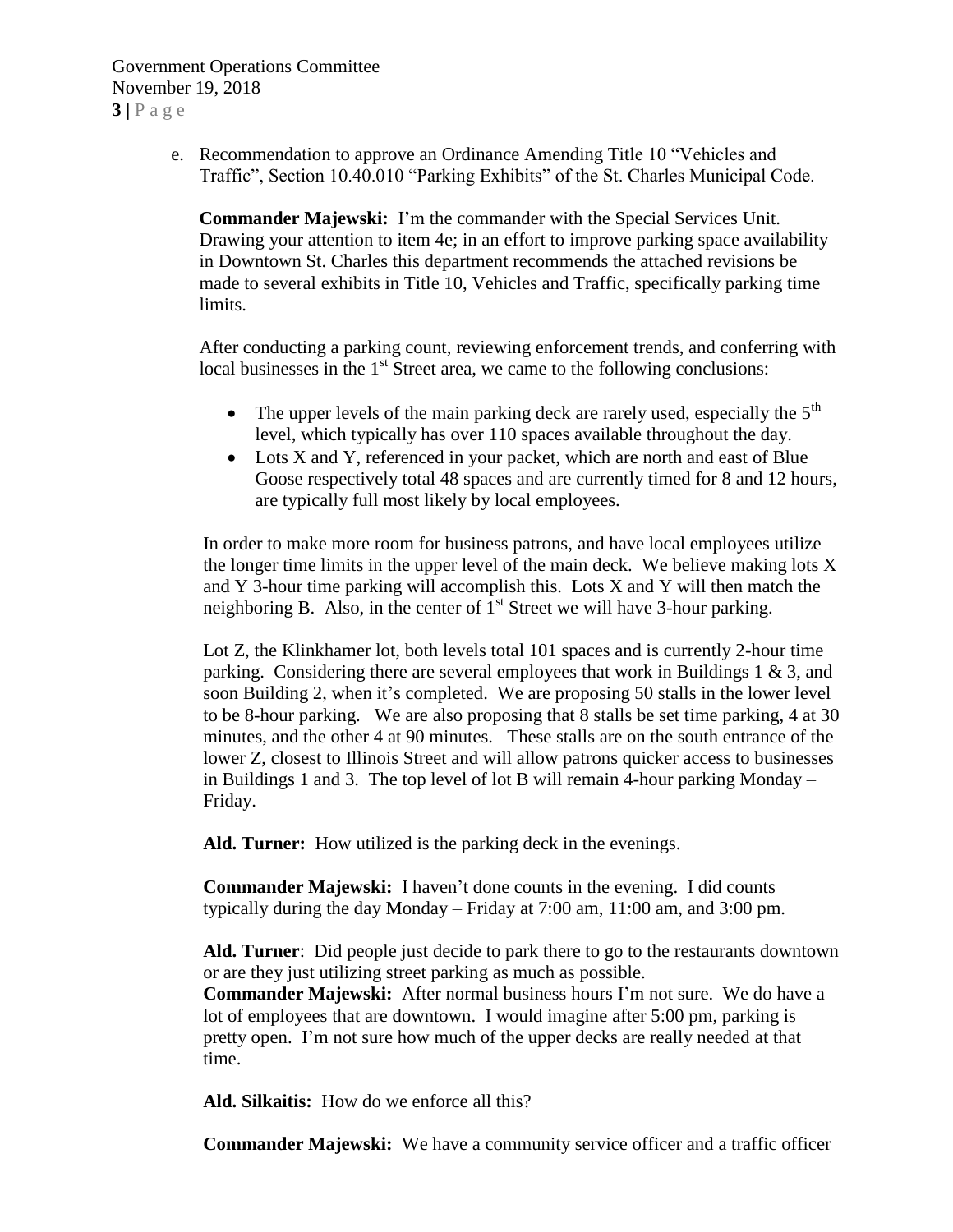that can enforce parking.

**Ald. Silkaitis:** That's what he does full-time.

**Commander Majewski:** It's not full time, we do what we can. It's once or twice a week. We have been doing that with the time limits set now. We notice that in the lower Z lot employees are using that all day anyway. There have been a decent amount of citations there, we figure making that 8 hours and giving them the lower level to park on makes sense.

**Ald. Payleitner:** I see on the map is Lot V next to lot X?

**Commander Majewski:** Yes. Lot V has the 110 label.

**Ald. Turner:** In Geneva they have 3-hour parking on a lot of their streets. Have we ever thought about doing that?

**Commander Majewski:** Typically parking downtown, whatever is closest to the businesses is 90 minutes since its right in front of the businesses. Some are 24 hour, most are 90 minutes.

**Ald. Turner:** I know from driving through there I see Geneva's Community Service Officer. I don't know if he does that every day. It doesn't seem like ours does it every day.

**Commander Majewski:** Our CSO has other specialties and skills, we're clearing that up, we'll make sure we enforce that.

Motion by Ald. Tuner, second by Bessner to recommend the approval of an Ordinance Amending Title 10 "Vehicles and Traffic", Section 10.40.010 "Parking Exhibits" of the St. Charles Municipal Code.

**Voice Vote:** Ayes: Unanimous; Nays: None. Chairman Bancroft did not vote as Chairman. **Motion Carried**

f. Recommendation to approve a class B1 liquor license for Burrito Los Asaderos, Inc. located at 2400 E Main Street, St. Charles.

**Chief Keegan:** The applicant did not attend the Liquor Control Commission meeting earlier this evening. We contacted the applicant and he has asked to be continued to the December, Liquor Control Commission and Government Operations Commission, on December 17.

Motion by Ald. Lemke, second by Ald. Bessner to postpone item 5f to the December 17, 2018, Government Operations Committee meeting.

**Voice Vote:** Ayes: Unanimous; Nays: None. Chairman Bancroft did not vote as